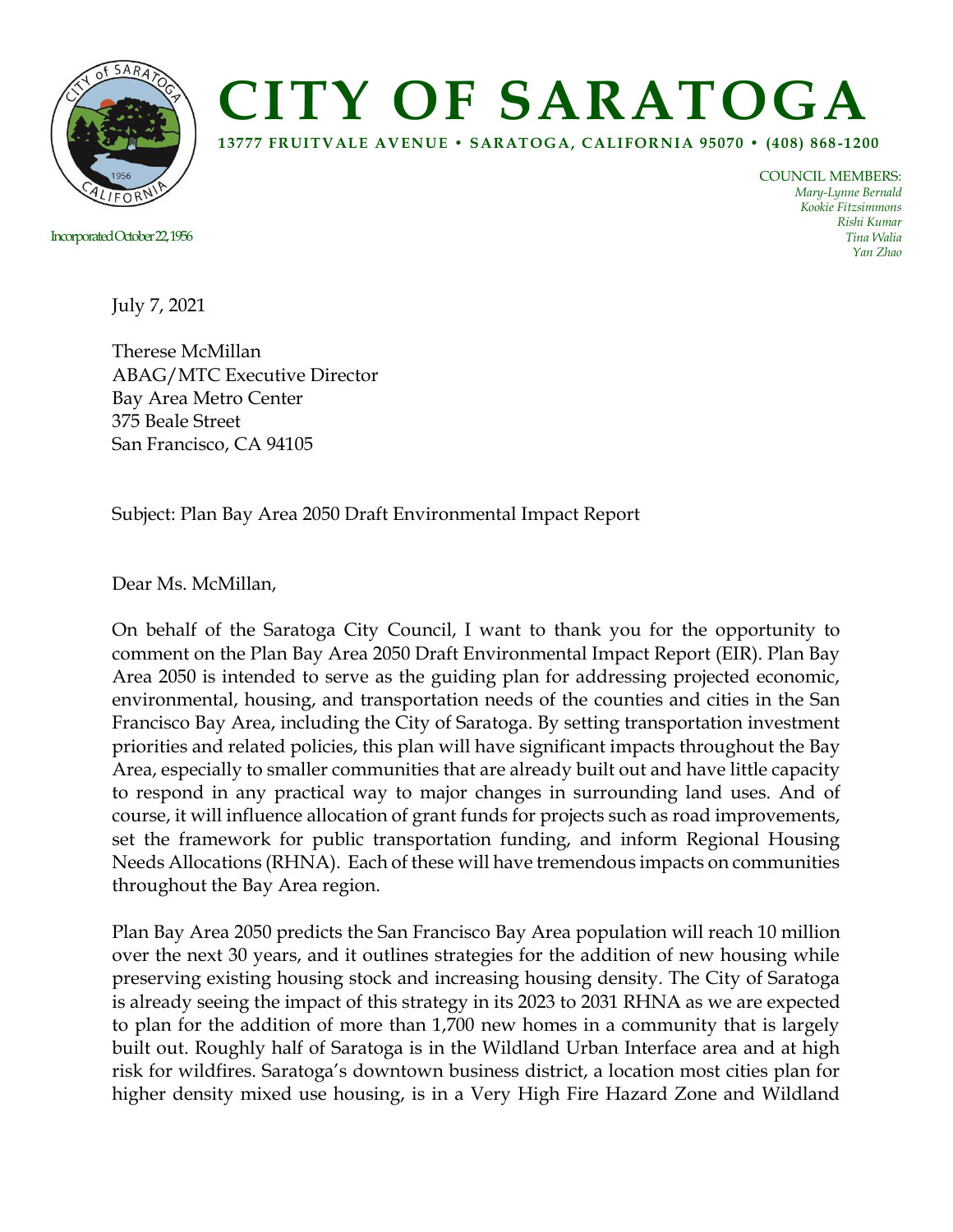Urban Interface area. Saratoga is not alone in this. Many communities along the Bay Area hills will face a similar challenge in planning for the future housing needs projected in Plan Bay Area 2050.

The Draft EIR acknowledges that wildfire risks will be exacerbated by implementation of Plan Bay Area 2050, and it identifies several mitigation measures, such as educating the public and enforcing defensible space requirements. However, the Draft EIR states the intensified risk of wildland fires will be a significant and unavoidable impact even after implementation of mitigation measures. The proposed mitigation measures are already being used throughout California, yet every year California's fire season gets worse with new record-breaking wildfires. Increasing the number of people exposed to extreme fire risk in a fire-prone region while simultaneously increasing our population is irresponsible at best.

The Draft EIR also notes there will be adverse impacts to the performance of critical public services, such as fire and law enforcement, because of the growth proposed in Plan Bay Area 2050. The Draft EIR also identifies these impacts as unavoidable. While the Draft EIR suggests that local agencies can attempt to mitigate negative outcomes by assessing service impacts through the normal environmental review process and requiring developers to plan for future service needs, the State legislature is placing increasing restrictions on local governments' ability to take such measures. Laws like Senate Bill 35, which requires ministerial approval of qualifying housing projects within 60 to 90 days, are exempt from environmental review. Other laws prohibit imposition of new fees and development standards that could limit the intensity of housing development even if needed to address the significant impacts identified in the Draft EIR. In 2020, the City of Saratoga received its first Senate Bill 35 project to convert a shopping center into a 90-unit townhome development that will include only 9 affordable units. Though these laws may be well-intentioned, projects like this do very little to address the affordable housing crisis. Instead, they benefit developers and property owners while stripping away our ability to properly review and address service needs, particularly those that keep our residents safe.

Earlier this month, Santa Clara Valley Water declared a water shortage emergency and instituted a mandatory 15% reduction in water use compared to 2019. Nearly all of California is experiencing extreme drought conditions. With approximately 50% of Santa Clara County's water supply coming from outside the County, Santa Clara County is extremely sensitive to drought conditions locally as well as elsewhere in the State. Our current drought conditions are far from unusual. California experiences droughts regularly, with the longest drought in California history running from 2011 to 2017. As [reported](https://www.mercurynews.com/2021/06/23/where-did-sierra-snow-go-this-spring-not-into-california-rivers-and-water-supplies/) in the *San Jose Mercury News*, a recent study of this year's runoff from the Sierra indicates that due to climate change past hydrology models are no longer reliable. The Draft EIR for Plan Bay Area 2050 states that even after mitigation measures are implemented, water supplies will be insufficient. Calling this a significant and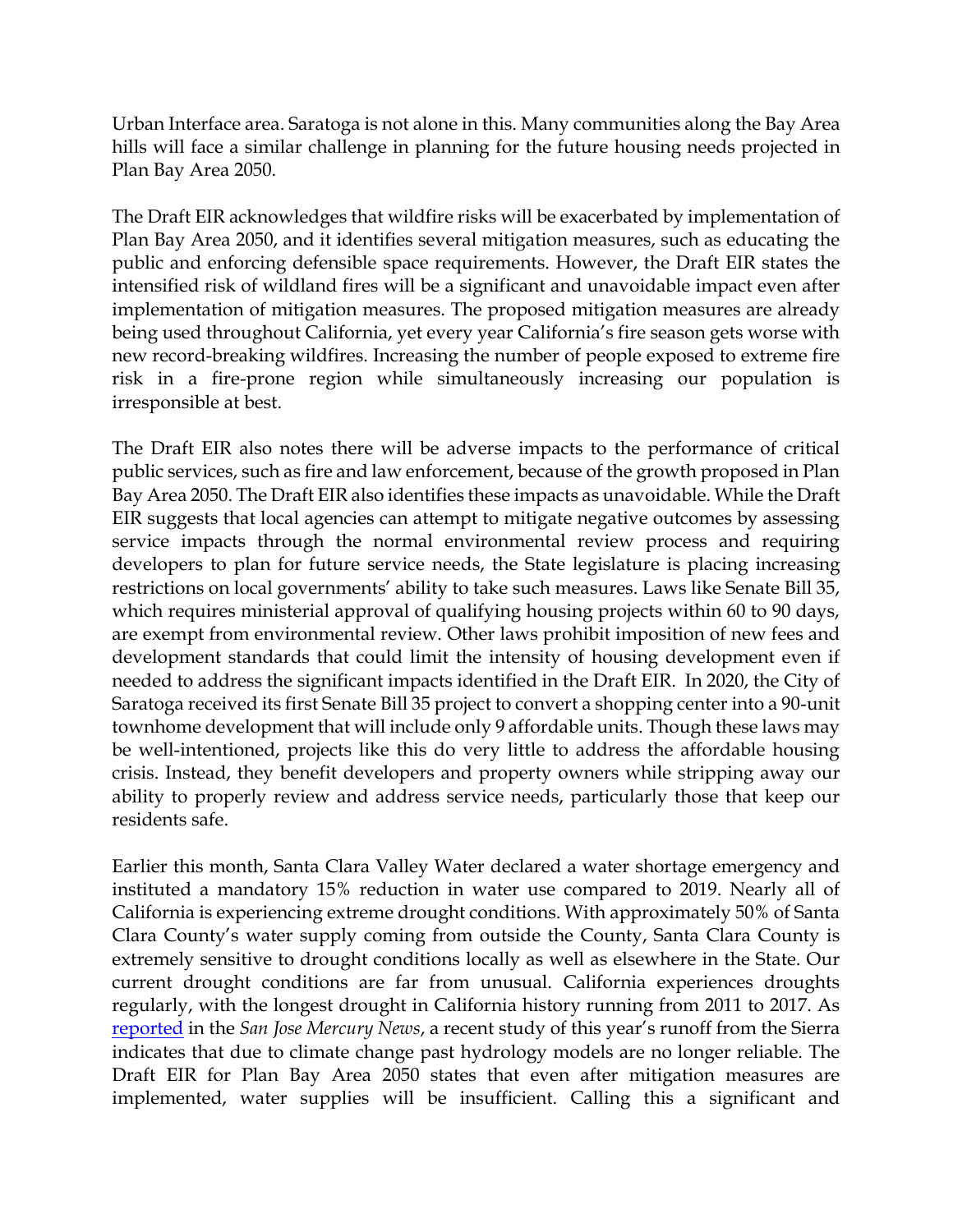unavoidable impact is accurate but does not begin to address the problem. How can we move forward with Plan Bay Area 2050 in good conscience knowing this?

In addition to concerns related to safety and access to water, Plan Bay Area 2050 fails to fully account for changes resulting from COVID-19. The Draft EIR notes that the Regional Growth Forecast and associated revenue forecasts were adjusted to reflect weaker economic conditions due to COVID-19. Yet, the plan does not address workplace trends that have started to emerge as a result of the pandemic. For example, major employers, such as Oracle and Hewlett-Packard, have relocated out of the Bay Area. Other employers are exploring more flexible work models that allow employees to work remotely. Facebook, for example, introduced new policies that allow employees to work remotely from any location. Google has announced a hybrid plan that includes a combination of in office and remote working. These changes could result in a fundamental shift for the Bay Area, such as where employees choose to live, demands for public transportation, and unexpected traffic conditions. Since these unanticipated and unprecedented trends are still unfolding, it seems impossible that Plan Bay Area 2050 could accurately account for future environmental, housing, and transportation needs over the next 30 years.

The City of Saratoga is incorrectly identified in the draft Plan Bay Area 2050 as being in a Transit-Rich Area (TRA), "areas near rail, ferry, or frequent bus service that were not already identified as a PDA. Specifically, these are areas where at least 50 percent of the area is within ½ mile of either an existing rail station or ferry terminal (with bus or rail service), a bus stop with peak service frequency of 15 minutes or less, or a planned rail station or planner ferry terminal (with bus rail service)". Currently, there are no bus routes within the City limits with peak service frequency of 15 minutes or less. Public transportation options in Saratoga consist of only 5 bus lines that serve only a small part of the City, with varying service on weekdays of every 20 to 60 minutes. Clearly, Saratoga is far from any reasonable interpretation of Transit-Rich.

Plan Bay Area 2050 also calls for greater density of commercial development in Transit-Rich Areas to encourage jobs near public transit. Even if Saratoga met the criteria for a Transit-Rich Area, the current circumstances make the policy goal impossible to achieve here. Saratoga has only a small amount of land suitable for commercial development. Given the demands of the housing laws, much of this is under consideration for development as housing. The City is being forced to consider reducing the limited commercial job producing development that it has to accommodate the new housing required by the State, leading to longer commutes and personal trips for current and future residents.

This issue is further compounded by the contradictory goal of Plan Bay Area 2050 to convert existing retail and office spaces into housing to accommodate projected housing needs as well as growing State legislative pressure to covert commercial spaces into housing. Saratoga's commercial space is already extremely limited, especially after 80,000